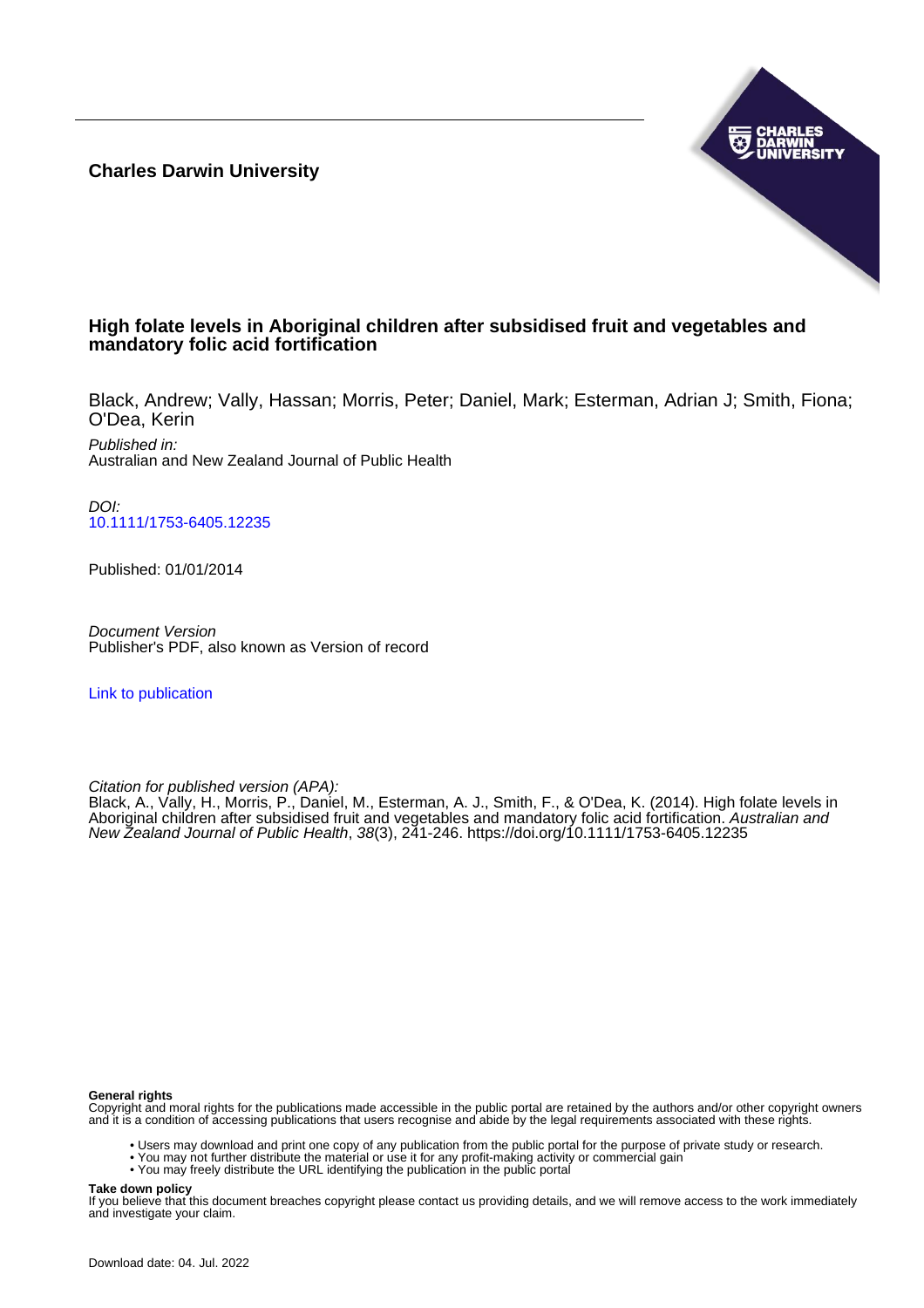# **High folate levels in Aboriginal children after subsidised fruit and vegetables and mandatory folic acid fortification**

**Andrew P. Black,1,2 Hassan Vally,3 Peter Morris,4 Mark Daniel,5,6 Adrian Esterman,7 Fiona Smith,2 Kerin O'Dea1** 

In Australia, as in many other countries,<br>promotion of folate supplements and<br>folic acid fortification of foods has been<br>introduced to reduce the incidence of neural n Australia, as in many other countries, promotion of folate supplements and folic acid fortification of foods has been tube defects (NTDs). Voluntary folic acid fortification of a restricted number of foods started in Australia in 1995.<sup>1</sup> However, due to the limited effect of voluntary fortification on reducing the number of NTDs, mandatory folic acid fortification of bread-making flour was introduced in Australia in September 2009.2 Mandatory folic acid fortification of staple foods, such as bread, has the potential to increase folate intake in the entire population, including the disadvantaged, who are less likely to follow public health recommendations regarding folic acid supplementation in early pregnancy. The effectiveness of this intervention was demonstrated by a reduction in the prevalence of folate deficiency after mandatory folic acid fortification in a large cohort study of patients at one Australian public hospital.<sup>3</sup> In this study, the prevalence of low red blood cell (RBC) folate decreased from 3.4% in April 2009 to 0.5% in April 2010.

The increase in mean folate levels in the population has the potential to improve other health outcomes in addition to NTDs including reducing the risk of cardiovascular disease<sup>4</sup> and cancer.<sup>5</sup> However, unlike the substantial evidence of the role of folic acid fortification in reducing NTDs, the impact of folate on invasive cancer is less well

#### **Abstract**

**Objective**: To evaluate the impact of a fruit and vegetable (F&V) subsidy program for disadvantaged Aboriginal children in Australia, implemented alongside the introduction of mandatory folic acid fortification of bread-making flour.

**Methods**: A before-and-after evaluation was undertaken of a F&V subsidy program at three Aboriginal community-controlled health services in New South Wales. The program provided a weekly box of subsidised F&V linked to preventive health services and nutrition promotion for families. In this analysis, red blood cell (RBC) folate was assessed together with self-reported dietary intake at baseline and 12 months later in a cohort of 125 children (aged 0-17 years).

**Results**: No children had low RBC folate at baseline or at follow-up; however, 33 children (26%) exceeded the reference range of RBC folate at baseline and 38 children (30%) exceeded the reference range at follow-up. Mean RBC folate levels increased substantially in children at follow-up (mean RBC folate z-score increased +0.55 (95%CI 0.36-0.74). Change in F&V intake (*p*=0.196) and mean bread intake (*p*=0.676) were not statistically significant predictors for change in RBC folate levels.

**Conclusions**: RBC folate levels increased among these disadvantaged Aboriginal children following mandatory folic acid fortification and participation in a subsidised F&V program. Even before mandatory folic acid fortification, none of these children had low RBC folate.

**Implications**: The effect on health of mandatory fortification of foods with folate is not clear, hence, ongoing population-based monitoring of folate levels to assess the impact of mandatory folic acid fortification is important.

**Key words**: Aboriginal health, nutrition, biomarkers

established.6,7 There is also concern about other potential adverse impacts of high folate levels, including masking the anaemia of vitamin B12 deficiency or increasing cognitive impairment in older people with low vitamin B12.8 Thus, monitoring of folate levels in populations who may be more likely to consume large quantities of fortified folic acid has been advocated.<sup>9</sup>

In a recent evaluation of a fruit and vegetable (F&V) subsidy program for disadvantaged Aboriginal families in rural NSW, RBC folate was measured in a panel of biomarkers used to assess F&V intake. As this study involved baseline blood tests completed just before the introduction of mandatory folic acid fortification in Australia in 2009, as well as follow up tests completed after 3-9 months

*1. School of Population Health, Division of Health Sciences, University of South Australia*

*2. Bulgarr Ngaru Medical Aboriginal Corporation, Grafton, New South Wales*

*3. School of Public Health and Human Biosciences, La Trobe University, Victoria*

*4. Menzies School of Health Research, Charles Darwin University, Northern Territory*

*5. Social Epidemiology and Evaluation Research Unit, School of Population Health, University of South Australia*

*6. Department of Medicine, St. Vincent's Hospital, The University of Melbourne, Victoria*

*7. School of Nursing and Midwifery, Division of Health Sciences, University of South Australia*

**Correspondence to**: Dr Andrew Black, Bulgarr Ngaru Medical Aboriginal Corporation, PO Box 170, South Grafton, NSW 2460; e-mail: ablack@bulgarr.com.au

Submitted: July 2013; Revision requested: September 2013; Accepted: February 2014

The authors have stated they have no conflict of interest.

*Aust NZ J Public Health.* 2014; 38:241-6; doi: 10.1111/1753-6405.12235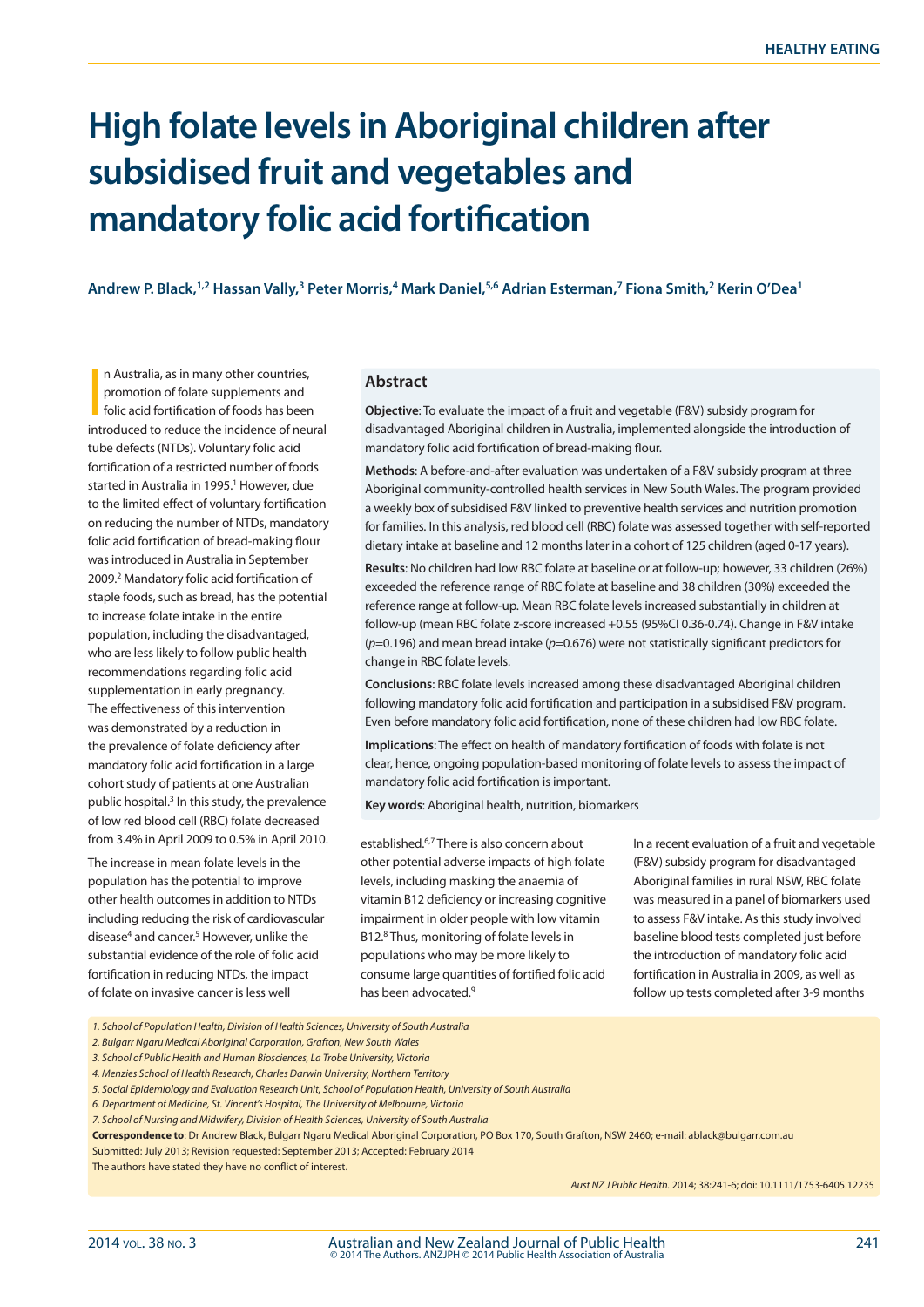of folic acid fortification, it provided an opportunity to investigate, in an Aboriginal population at high risk of NTDs<sup>10</sup> and invasive cancer,11 the combined impact of subsidised F&V and folic acid fortification of bread on the folate levels of a cohort of children. The specific aim of this analysis was to investigate the extent to which any changes in RBC folate were related to either folic acid fortification or any change in F&V intake in these children.

## **Methods**

#### *The F&V program*

The F&V subsidy program and the methods have been described previously.<sup>12</sup> Briefly, a before and after study was conducted of a cohort of low-income Aboriginal families who participated in a F&V subsidy program at three rural Aboriginal community-controlled health services: Bulgarr Ngaru Medical Aboriginal Corporation in the Clarence Valley, Galambila Aboriginal Health Service in Coffs Harbour and the Giingan Darrunday Marlaanggu Health Clinic in the Nambucca Valley in northern NSW. The F&V subsidy program involved families with one or more young children attending annual health assessments, including dental and hearing check-ups, and then receiving a weekly box of subsidised F&V. Each family paid \$5 for a box containing \$40 of seasonal F&V (or \$60 if there were five or more children in the household) and collected the box from local greengrocers.

## *Participants*

All children 0-16 years 9 (n=174) in each participating family (n=55) had a non-fasting blood sample taken and a 24-hour diet recall prior to commencement. The same assessments were repeated after 12 months participation in the program. The recruitment and baseline assessments were undertaken between December 2008 and September 2009, with follow-up assessments completed between December 2009 and September 2010. The response rate of participants at baseline and follow-up is shown in Figure 1.

## *Data collection and analysis*

The 24-hour diet recalls were completed by participants face-to-face with a dietician or a trained Aboriginal health worker. For participants aged <10 years, these were completed together with a parent/carer. The data collection followed the multi-pass

method described in the 1995 Australian National Nutrition Survey.13 In addition, participants were asked about their usual consumption of F&V using validated short dietary questions based on the Dietary Intake Assessment Tool developed in Queensland, Australia.14

Pathology samples from the Clarence Valley and Coffs Harbour/Nambucca Valley were analysed for RBC folate in separate laboratories using different immunoassays on an Architect i2000 Immunoassay analyser (Abbott Diagnostics, Australia) and the ADVIA Centaur XP automated immunoassay platform (Siemens Diagnostics, Australia), respectively. To account for the differences between the results from each assay, the RBC folate data were standardised with a mean of 0 and standard deviation of 1 (i.e. converted to z-scores) for the combined before and after results at each location. After standardisation, the change in RBC folate before and after participation in the F&V program was compared using paired t-tests and linear model adjustments for gender, age and community, using SPSS Version 19 (IBM, New York, USA). The dietary recall data were analysed using the FoodWorks Professional 2009 dietary software programme (Xyris, Queensland, Australia) using the AusNut 2007 Australian food database. The correlation between the change in RBC folate and both bread intake and F&V intake was assessed with scatter plots and a linear regression model of the change in RBC folate against both mean bread intake and change in F&V intake.

#### *Ethics*

Ethics approval was obtained from the University of Melbourne, University of South Australia and the Aboriginal Health and Medical Research Council (New South Wales) human research ethics committees. Community consent was obtained from the Boards of the three participating health services. Parents/carers provided written informed consent for their children to participate in this study and individual results were discussed with participants and/or parents at follow-up appointments.

# **Results**

There were 55 Aboriginal families recruited to participate in the evaluation of the F&V program at the three Aboriginal Health Services which included 174 children. All assessments were of these children aged 0-17 years at baseline, with most between the ages of three and 12 years. The demographic characteristics of the participants at baseline (as shown in Table 1) indicates this was a cohort of low-income families, with the majority receiving Government benefits as their main source of income. The majority of adults in these households were smokers. There were differences between the cohorts of families at each location: the children were older and a lower proportion of adults smoked in Coffs Harbour, while the children were younger and a greater proportion were female in Nambucca Valley. However, the sample size at each location was not sufficient to examine the impact of these differences or differences in the implementation of the program between communities. In the Nambucca Valley, the mean RBC folate at baseline was significantly lower among those who only had a baseline value compared to those who returned for follow-up (t=- 2.8, *p*=0.008), but not in the other two locations. However, there were no significant differences in F&V intake in those assessed only at baseline and those who underwent follow-up assessments (data not shown).

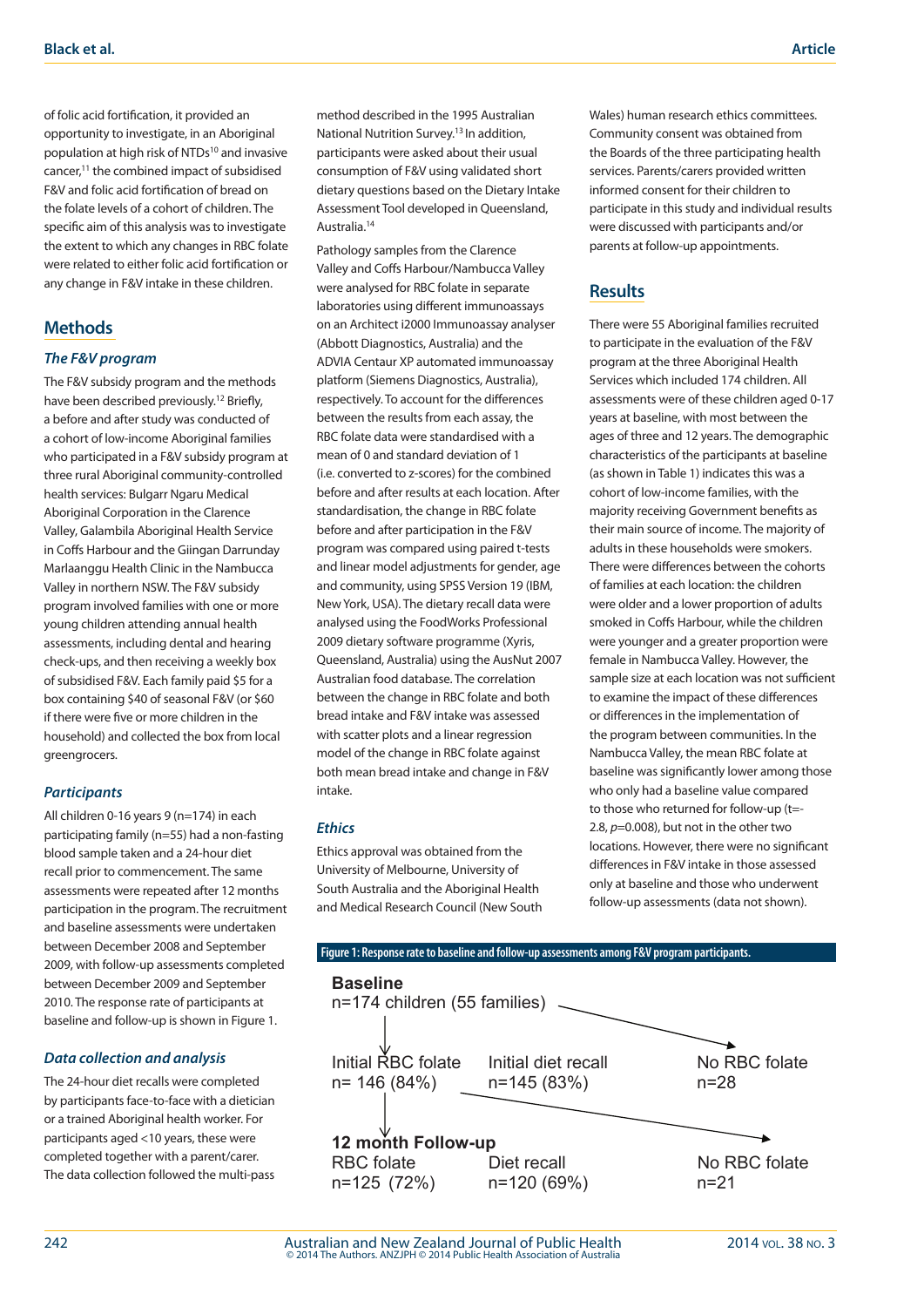Mean RBC folate levels increased in each community at the 12 month follow-up compared to the mean baseline levels, although only the 50% increase in the Clarence Valley (from 496 to 744 nmol/L, *p*<0.001) was statistically significant (Table 2). Adjustment for age and sex did not affect the mean change in each community substantially or the statistical significance of the increase in the Clarence Valley. None of the children had low RBC folate at either baseline or follow-up, based on the reference ranges for the relevant assay. Interestingly, while only one of 76 children (1.3%) in the Clarence Valley exceeded the relevant reference range for folate at baseline, 13/25 (52%) in Coffs Harbour and 19/24 (79%) in the Nambucca Valley exceeded the reference range. A similar distribution was observed at follow-up, with no children exceeding the reference range in the Clarence Valley, but 15/25 (60%) in Coffs Harbour and 23/24 (96%) in the Nambucca Valley exceeding the upper bound of the reference range.

The mean change in RBC folate z-score (after-before) was 0.55 (95%CI 0.36-0.74) after adjustment for covariates (Figure 2). This mean change in RBC folate z-score is equivalent to a Cohen's d and thus represents a medium effect size. Among the individual communities, the mean RBC folate z-score increased significantly in the Clarence Valley and the Nambucca Valley (Figure 2).

Mean folate intake by age and sex at baseline exceeded the estimated average requirement (EAR) for all categories, except for girls aged 14-17 years, whose mean folate intake was less than the EAR (Table 3). However, there were small numbers of both 14-17 year old boys and girls. There were no children aged 2-3 years or 4-8 years whose folate intake was less than the estimated average requirement, while 5% of 9-13 year olds and 8 % of 14-17 years olds consumed less than the EAR.

The scatterplots of mean F&V intake and change in F&V intake (from the two 24-hour recalls) versus the change in RBC folate z-score did not show a linear relationship between F&V intake and RBC folate

| Table 1: Baseline demographic characteristics of participating children by individual community (n=174). |                        |                 |                      |                 |
|----------------------------------------------------------------------------------------------------------|------------------------|-----------------|----------------------|-----------------|
|                                                                                                          | <b>All communities</b> | <b>Clarence</b> | <b>Coffs Harbour</b> | <b>Nambucca</b> |
| Families, n                                                                                              | 55                     | 30              | 12                   | 13              |
| Children, n                                                                                              | 174                    | 90              | 36                   | 48              |
| Age (years) <sup>a</sup>                                                                                 | 7.6(4.2)               | 7.5(3.8)        | 11.0(3.3)            | 5.8(4.3)        |
| Sex, n (%)                                                                                               |                        |                 |                      |                 |
| Male                                                                                                     | 82 (47%)               | 46 (51%)        | 18 (50%)             | 18 (37%)        |
| Female                                                                                                   | 92 (53%)               | 44 (49%)        | 18 (50%)             | 30 (63%)        |
| Children with smoker(s) in household, $n (%)^b$                                                          | 107 (66%)              | 62 (69%)        | 18 (50%)             | 27 (71%)        |
| Families receiving unemployment benefits, pensions                                                       | 51 (93%)               | 28 (93%)        | 10 (83%)             | 13 (100%)       |

*a Mean (SD)*

*b Percentage of those with a valid response to smokers in household.*

#### **Table 2: Red cell folate before and after 12 months on the fruit and vegetable program for participating communities**

|                        | <b>RBC</b> folate (nmol/L)<br>Mean (SD) |         | <b>Change in RBC Folate</b><br>$(95%$ CI) | <b>Adjusted change in RBC</b><br><b>Folate</b> <sup>b</sup><br>$(95%$ CI) |
|------------------------|-----------------------------------------|---------|-------------------------------------------|---------------------------------------------------------------------------|
|                        | <b>Before</b>                           | After   |                                           |                                                                           |
| <b>Clarence Valley</b> | 496                                     | 744     | 248                                       | 248                                                                       |
| $(n=76)$               | (224.2)                                 | (185.4) | $(195.5 - 301.3)$                         | $(197.2 - 299.6)^c$                                                       |
| <b>Coffs Harbour</b>   | 1050                                    | 1161    | 111                                       | 92                                                                        |
| $(n=25)$               | (247.2)                                 | (237.9) | $(-9.1 - 231.1)$                          | $(-52.4 - 235.7)$                                                         |
| Nambucca Valley        | 1312                                    | 1414    | 102                                       | 122                                                                       |
| $(n=24)$               | (376.4)                                 | (326.3) | $(-39.2 - 243.3)$                         | $(-26.5 - 269.7)$                                                         |

*a Different assays were used in Clarence versus Coffs Harbour/Nambucca Valley. The reference ranges were 156-1452 nmol/L in Clarence and 218-820 nmol/L (<11 years old) and >630 nmol/L (>11 years old) in Coffs Harbour/Nambucca Valley*

*b Adjusted for sex and age*

*c Values significantly different from zero (p<0.05)*



#### **Figure 2: Change in RBC folate z-scores by community before and after 12 months of the fruit and vegetable program (Mean, 95% CI).a,b**

*a Adjusted for gender, age and community*

*b All changes in RBC folate significantly different from zero (p<0.05) except for Coffs Harbour.*

#### **Table 3: Folate intake of fruit and vegetable program participants aged 2-17 years by age category and sex at baseline [Mean (SD), n=139]. Age Category 2-3 years 4-8 years 9-13 years 14-17 years Mean (SD) Male n=13 Female n=8 Total n=21 Male n=23 Female n=28 Total n=51 Male n=27 Female n=29 Total n=56 Male n=4 Female n=7 Total n=11** Folate (mcg) 225.0 (109.7) 262.5 (69.3) 239.3 (96.2) 318.0 (114.8) 235.4 (78.4) 272.6 (104.1) 291.2 (141.2) 313.8 (129.0) 302.9 (134.2) 440.8 (136.9) 179.7 (98.4) 274.6 (169.6)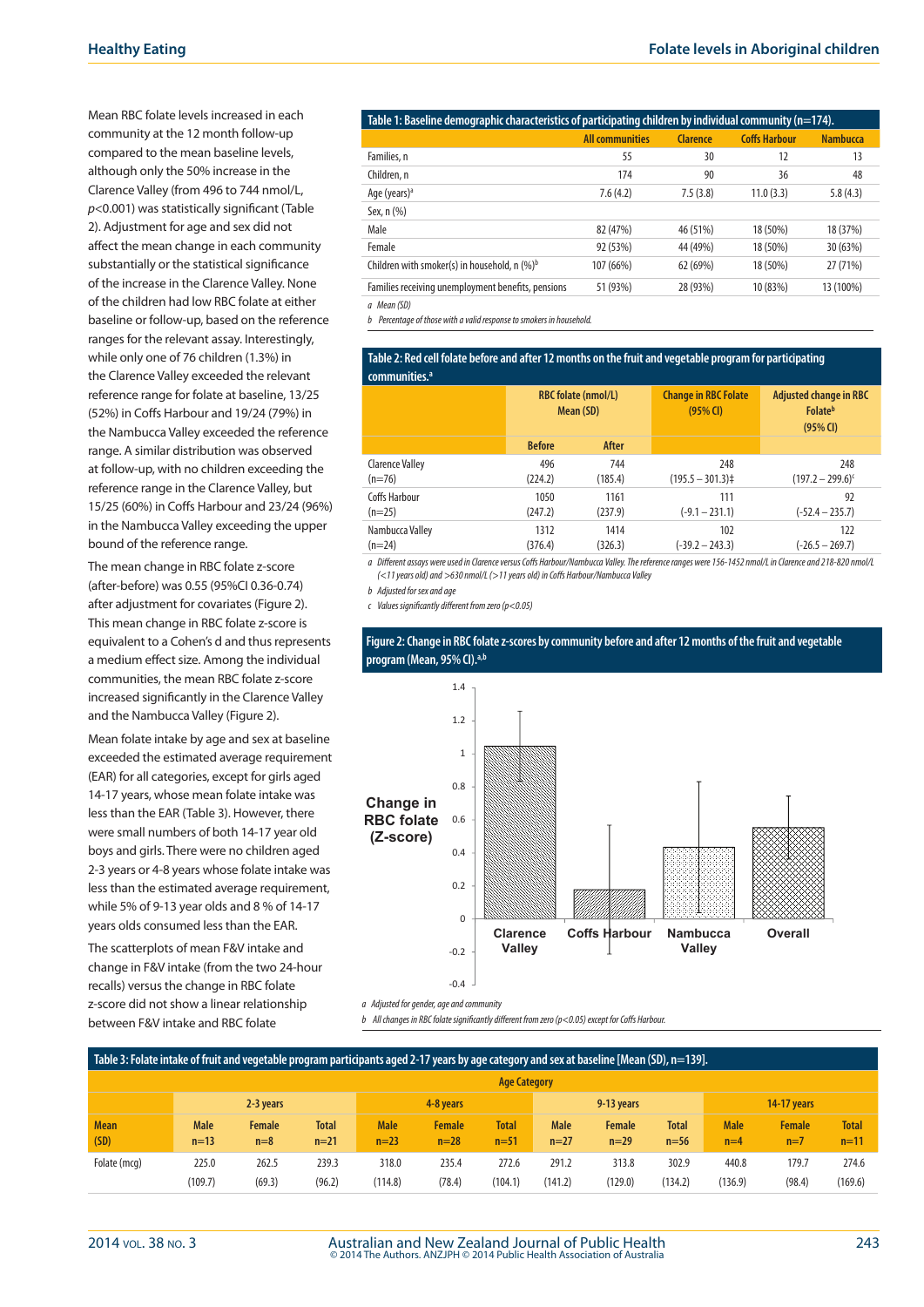(Supplementary File 1). Similarly, mean bread intake (from the two 24-hour recalls) versus the change in RBC folate z-score did not demonstrate a linear relationship (Supplementary File 1). In the linear regression models, change in F&V intake (*p*=0.196) (Table 4) and mean bread intake (*p*=0.676) (Table 5) were not statistically significant predictors of the change in RBC folate z-score. In both models, baseline RBC folate z-score was a significant predictor of the change in RBC folate z-score (Tables 4 and 5).

# **Discussion**

We report a moderately large and statistically significant increase in RBC folate in the follow-up blood tests compared to baseline levels among a cohort of Aboriginal children who were part of a F&V subsidy program. This is consistent with the increase in other biomarkers of F&V intake reported previously in this study, $12$  although the increase in RBC folate was larger than the increase in these other biomarkers. This additional increase was probably due to the impact of mandatory folic acid fortification of bread-making flour which was implemented during the evaluation of the program. Despite this, neither mean bread intake nor change in F&V intake were statistically significant predictors of the change in RBC folate in the linear regression models. Thus, it is difficult to draw meaningful conclusions as to whether F&V intake or the mandatory folic acid fortification of bread-making flour were more important in the increase in RBC folate observed.

There were no children with low RBC folate at either baseline or follow-up. However, 52% of children at Coffs Harbour and 79% of children at Nambucca exceeded the relevant reference range for RBC folate at baseline and this increased to 60% of children at Coffs Harbour and 96% of children at Nambucca at follow-up. Reported intake of F&V at baseline was low and mean folate intake at baseline exceeded EAR for boys and girls of all ages except 14-17 year old girls. These findings, together with the observation by staff at these health services of many children's high intake of breakfast cereal, particularly Sanitarium brand Weet-Bix®, suggest that folic acid fortification of foods including breakfast cereals contributed significantly to these high levels of RBC folate both before and after the completion of this evaluation study.

**Table 4: Linear regression model of change in F&V intake and baseline RBC folate as predictors of change in RBC folate .**

|                                                                              | B       | <b>Standard</b><br><b>Error of B</b> | ß        |
|------------------------------------------------------------------------------|---------|--------------------------------------|----------|
| Constant                                                                     | 0.57    | 0.09                                 |          |
| Baseline RBC folate z-score                                                  | $-0.57$ | 0.09                                 | $-0.52*$ |
| Change in F&V intake                                                         | $-0.05$ | 0.04                                 | $-0.11$  |
| Note: R2=0.30 (p<0.001).<br>Dependent Variable: Change in RBC folate z-score |         |                                      |          |

*\* p<0.001*

#### **Table 5: Linear regression model of mean bread intake and baseline RBC folate as predictors of the change in RBC folate.**

|                                                                                                | B       | <b>Standard</b><br><b>Frror of B</b> | β        |  |  |  |
|------------------------------------------------------------------------------------------------|---------|--------------------------------------|----------|--|--|--|
| Constant                                                                                       | 0.48    | 0.14                                 |          |  |  |  |
| Baseline RBC folate z-score                                                                    | $-0.66$ | 0.07                                 | $-0.64*$ |  |  |  |
| Mean bread intake                                                                              | 0.02    | 0.05                                 | 0.03     |  |  |  |
| Note: $R2=0.41$ ( $p<0.001$ ).<br>Dependent Variable: Change in RBC folate z-score<br>*p<0.001 |         |                                      |          |  |  |  |

In Australia, the voluntary folic acid fortification of foods, including breakfast cereals, began in June 1995.<sup>1</sup> Although breakfast cereals are the most common food voluntarily fortified with folic acid in Australia, folic acid fortification of breakfast cereals has not been universal.15,16 Folic acid fortified breakfast cereals include Sanitarium brand Weet-Bix®, but not some other common brands of wheat biscuit breakfast cereals (Uncle Toby's Vitabrits®, Coles Whole Wheat Biscuits). Thus food choices, including both the type of foods consumed and brand loyalty within specific food types<sup>17</sup> appear to be important in determining the intake of folic acid fortified foods.

The absence of folate deficiency among the children in our study contrasts with the reported prevalence of low RBC folate (3.1%) in a large sample of Australian adults prior to mandatory folic acid fortification.3 Much higher levels of folate deficiency have previously been reported in Indigenous adults from remote communities. Lee et al.18 reported that 90% of adults had low RBC folate in one remote Northern Territory community in 1989, prior to voluntary folic acid fortification. More recently, after the introduction of voluntary folic acid fortification, a large cohort study among Indigenous adults in remote North Queensland reported high rates of low RBC

folate (15.9% in 1999 and 36.9% in 2007).19 No studies of RBC folate in Australian children were identified, however Gwynn et al. reported that 29% of Indigenous children aged 10-12 years consumed less than the EAR of folate in 2005-6.20 In contrast, our study found only 5-8% of 9-17 year old children consumed less than the estimated average requirement of folate and none of the 2-8 year old children consumed less than the EAR. The findings are consistent with the low level of folate deficiency (<1%) reported in US<sup>21</sup> and Canadian children<sup>22</sup> (who have been exposed to mandatory folic acid fortification of cereal and grain products since 199823) and the low levels of folate deficiency reported in Australian adults after mandatory folic acid fortification of bread-making flour.<sup>3</sup> Voluntary folic acid fortification and dietary folate appeared to be adequate to prevent folate deficiency in the disadvantaged Aboriginal children in this study. However, this needs confirmation in further studies and it is a concern that older girls reported the lowest intake of folate as they represent an important target group of folic acid fortification.

The high prevalence of RBC folate levels above the reference interval in this and other recent studies<sup>3,22</sup> reflects the changing distribution of RBC folate in the population. RBC folate reference intervals have been determined by including the central 95% of values obtained from population samples. However, the introduction of voluntary and/or mandatory folate-fortification is shifting the distribution of RBC folate in the population.3,21 This has led at least one Australian pathology laboratory to change its folate reference intervals from a central 95% distribution to one based on the risk of folate deficiency with no upper limit specified (Chris Farrell, Laverty Pathology, personal communication). All of the high RBC folate results in this study were found using this laboratory assay, hence using the updated reference range would mean that none of these results would be classified as high. The removal of the upper limit of the folate reference range at this laboratory is based on the strong evidence of benefit from increased folate intake (and consequent increased RBC folate) and lack of clear evidence of harm from higher folate levels. Although the upper limit of RBC folate associated with safe levels of folate intake has not been clearly defined, the Australian and New Zealand nutrient reference values define an upper limit of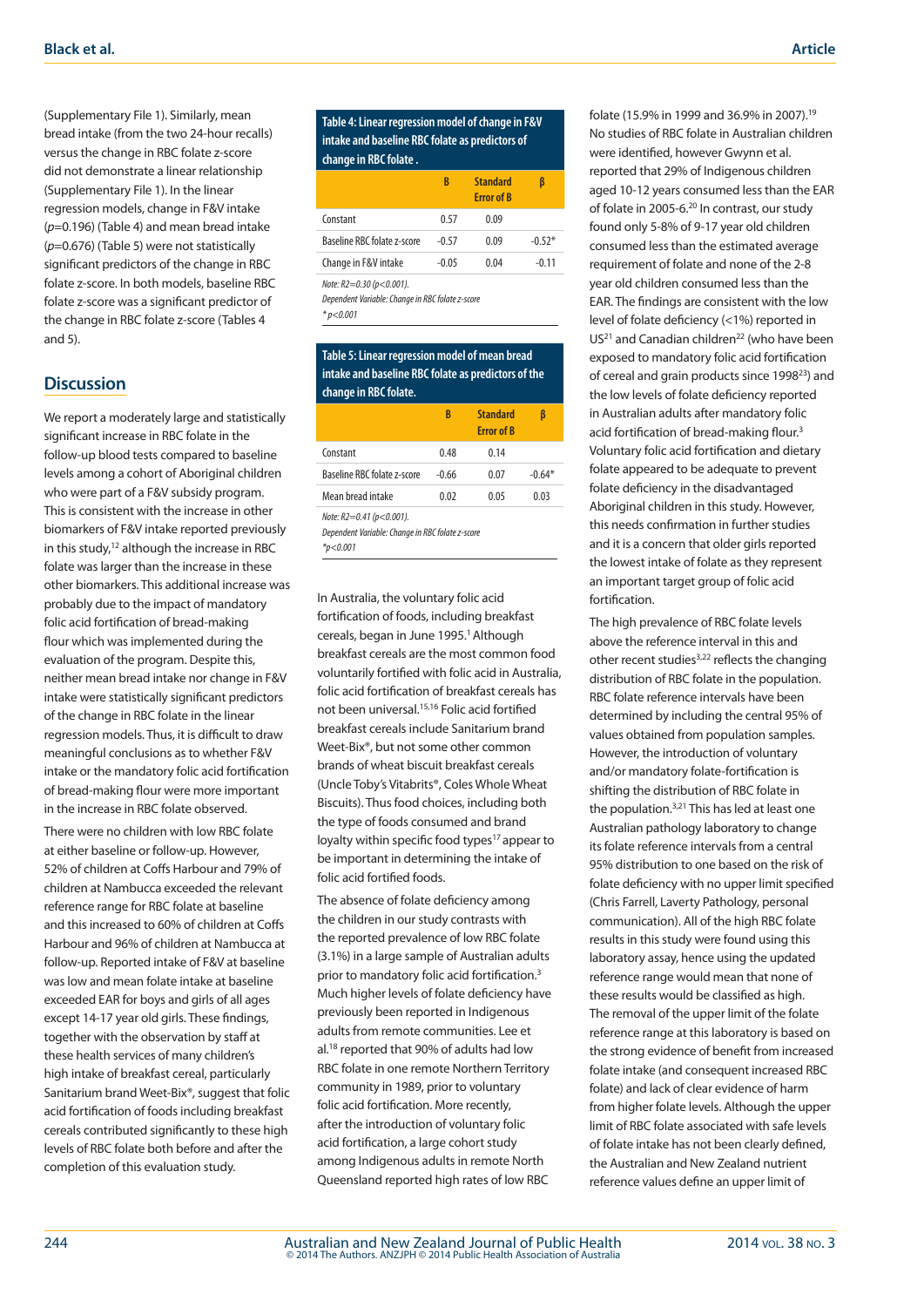folate intake by age and gender.24 This upper limit of folate intake represents the level below which adverse neurological effects due to increased folate in adults are very unlikely. Future work is needed to define the level of RBC folate equivalent to this upper limit of folate intake, analogous to the use of low RBC folate cut-offs to define inadequate folate intake.25

The mean folate intake of these children at baseline above the EAR and the high proportion of RBC folate above the reference range in this and other studies<sup>3,22</sup> has underlined the importance of monitoring the impact of folic acid fortification on populations. Despite the clear benefits of folic acid fortification on reducing NTDs,<sup>10,26</sup> there remains uncertainty about the effects of folate fortification on cancer and cardiovascular disease risk.6,8,22 Although high folate levels have not been shown to be hazardous in children, Food Standards Australia New Zealand estimated that 9% of 2-3 year old children will consume greater than the upper limit of dietary folate after mandatory folic acid fortification. This is consistent with the finding that disadvantaged Aboriginal and Non-Indigenous children may be more likely to consume relatively larger amounts of folic acid fortified foods, such as bread or cereals.20 The proposed monitoring plan of the impact of mandatory folic acid fortification in Australia and New Zealand identifies the importance of ensuring that those most likely to consume relatively higher amounts of fortified folic acid, particularly children, are included in these monitoring data.<sup>27</sup>

A limitation of this study is the uncontrolled study design, which reduces the strength of the conclusions that can be drawn from these data. In addition, only 84% of participants had baseline assessments and 69-72% completed follow-up assessments. The majority of those who did not complete baseline assessments were aged three years or under. This may have biased the change in RBC folate as those aged under three who completed both assessments did not have a significant increase in RBC folate after standardisation.

The two different RBC folate assays used at the different locations demonstrated marked variability and required standardisation prior to analysis. This variability between RBC folate assays is well recognised<sup>28,29</sup> and is important to reduce given the increasing use of RBC folate to define adequate folate intake. The limitations of dietary self-report in Aboriginal

community studies $30$  and in children $31$  have been described. In addition, the database used in the dietary analysis had not been updated to account for changes after the mandatory folic acid fortification of bread and thus could not be used to accurately assess folate intake at follow-up. Consequently this study emphasised RBC folate as a more objective biomarker, while recognising that folate reference intervals in children are often extrapolated from studies involving adults and that RBC folate is influence by other factors, particularly smoking or exposure to passive smoke and age, as discussed further below.

Regarding the observed variation for RBC folate increases, it is difficult to know whether this might reflect the different assays, random variation, or residual confounding from unknown and unmeasured differences between participants at different locations. The study design, nature of analysis and different assays used place limitations on the conclusions that can be drawn. Our interpretation is that, overall, low RBC folate was not evident at baseline and, across communities, RBC folate tended to be greater at follow-up. That this increase was statistically significant for Clarence Valley, but not Coffs Harbour or Nambucca Valley, indicates a need for caution lest it be concluded that increased RBC folate was a function of the subsidy program.

In addition to the impact of folic acid fortification, serum and RBC folate have been reported to vary with age, with higher levels in 6-11 year olds compared to 12-19 year olds, in Canada<sup>22</sup> and the US.<sup>21,32</sup> This difference was evident both before and after mandatory folic acid fortification of enriched cereal grain products in 1998 in both countries. Thus, the impact of any decrease in RBC folate with age would have tended to bias towards the null any increase in RBC folate in this study. However, in both of these studies in the US and Canada, mandatory folic acid fortification had a more substantial impact on serum and RBC folate than any changes due to age.21,22,32 This emphasises the importance of identifying and monitoring the sources of folate in the diet, given the substantial impact of folic acid fortification on mean folate levels.<sup>33</sup>

These data also highlight the difficulty of using RBC folate as a marker of F&V intake in populations exposed to folate fortification of the food supply. Folate may still have a role as a marker of F&V intake provided the intake of folic acid from fortified sources does not change during a study. As noted above, this requires knowledge of the sources of folate in the diet. It also depends on no changes to the specific foods fortified with folate and constant levels of folic acid fortification during the study period, which was obviously not the situation during this study. Due to increasing impact of folic acid fortification, it appears that other biomarkers, particularly carotenoids and vitamin C, will be preferred to monitor changes in F&V intake.<sup>34</sup>

In conclusion, this study has demonstrated increased RBC folate in Aboriginal children associated with the concurrent impact of an F&V subsidy program and mandatory folic acid fortification of bread-making flour. This finding, together with the high proportion of children in this study with RBC folate above the current reference range, reinforces the need to revise RBC folate reference ranges in children and for monitoring the longterm impact of folic acid fortification. It also highlighted the difficulty of using folate as a biomarker of F&V intake in populations exposed to folic acid fortification of their food supply.

#### **References**

- 1. Hickling S, Hung J, Knuiman M, et al. Impact of voluntary folate fortification on plasma homocysteine and serum folate in Australia from 1995 to 2001: A population based cohort study. *J Epidemiol Community Health*. 2005;59(5):371-6.
- 2. Food Standards Australia New Zealand. *Australian User Guide Mandatory Folic Acid Fortification*. Canberra (AUST): FSANZ; 2009.
- 3. Brown RD, Langshaw MR, Uhr EJ, et al. The impact of mandatory fortification of flour with folic acid on the blood folate levels of an Australian population. *Med J Aust*. 2011;194(2):65-7.
- 4. Wang X, Qin X, Demirtas H, et al. Efficacy of folic acid supplementation in stroke prevention: a meta-analysis. *Lancet*. 2007;369(9576):1876-82.
- 5. Kim Y-I. Folate and carcinogenesis: Evidence, mechanisms, and implications. *J Nutr Biochem*. 1999;10(2):66-88.
- 6. Sanderson P, Stone E, Kim Y-I, et al. Folate and colo-rectal cancer risk. *Br J Nutr*. 2007;98(6):1299-304.
- 7. Ebbing M, Bonaa KH, Nygard O, et al. Cancer incidence and mortality after treatment with folic acid and vitamin B12. *JAMA*. 2009;302(19):2119-26.
- 8. Tighe P, Ward M, McNulty H, et al. A dose-finding trial of the effect of long-term folic acid intervention: implications for food fortification policy. *Am J Clin Nutr*. 2011;93(1):11-18.
- 9. Lawrence M, Riddell L. Mandatory fortification with folic acid-– what would Hippocrates say? *Aust Fam Physician*. 2007;36(1-2):69-70.
- 10. Bower C, D'Antoine H, Stanley FJ. Neural tube defects in Australia: Trends in encephaloceles and other neural tube defects before and after promotion of folic acid supplementation and voluntary food fortification. *Birth Defects Res A Clin Mol Teratol*. 2009;85(4):269-73.
- 11. Morrell S, You H, Baker D. Estimates of cancer incidence, mortality and survival in aboriginal people from NSW, Australia. *BMC Cancer*. 2012;12:168.